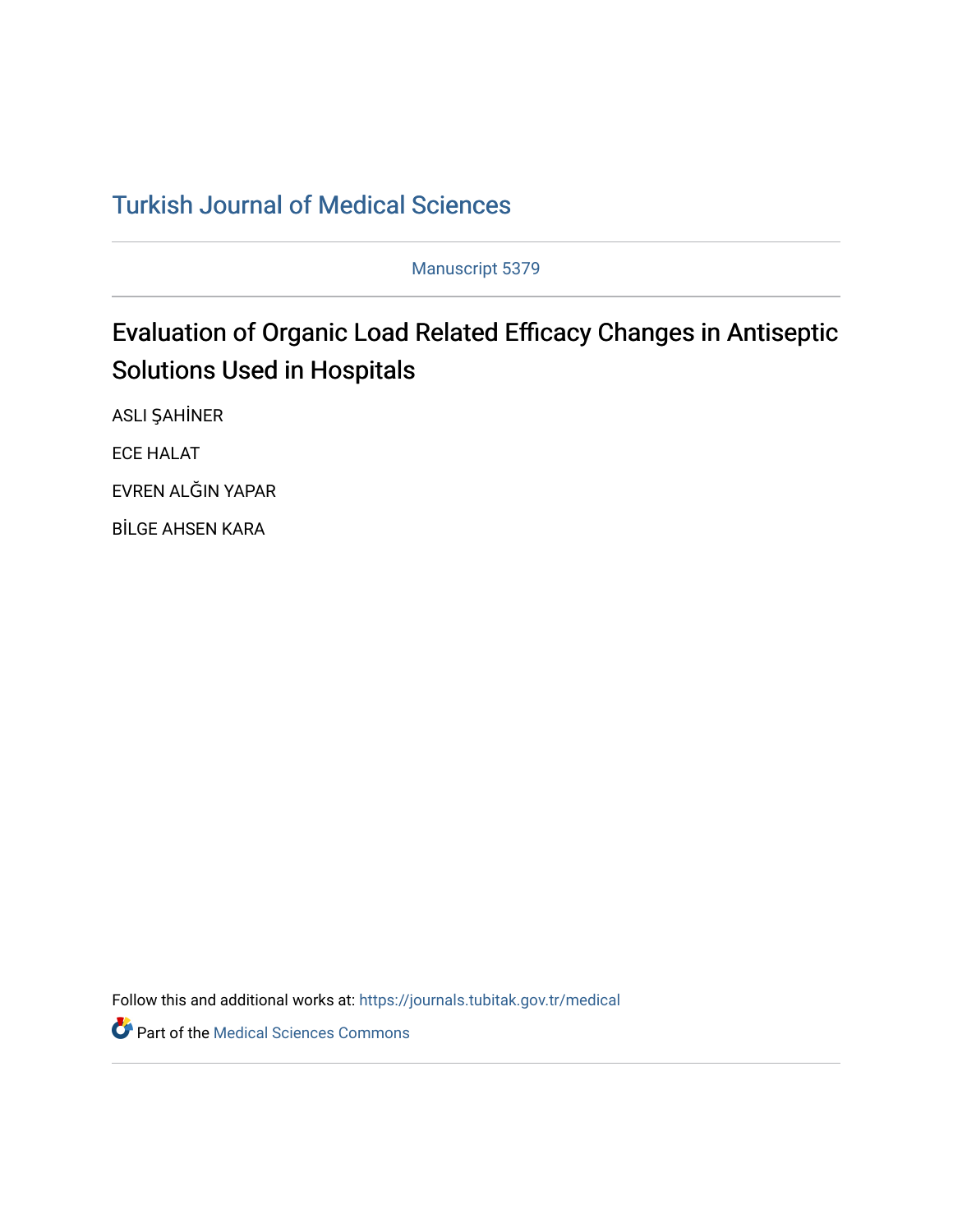

**Turkish Journal of Medical Sciences** Turk J Med Sci

**http://journals.tubitak.gov.tr/medical/**

(2022) 52: 825-833 © TÜBİTAK doi:10.55730/1300-0144.5379

# **Evaluation of organic load-related efficacy changes in antiseptic solutions used in hospitals**

**Aslı ŞAHİNER1,\*, Ece HALAT<sup>1</sup> , Evren ALGIN YAPAR<sup>2</sup> , Bilge Ahsen KARA3**

<sup>1</sup> Department of Biology, Faculty of Science, Ege University, İzmir, Turkey<br><sup>2</sup> Department of Bharmacqutical Tachnology, Faculty of Bharmacy, Siyas Cumhuriyat Univers <sup>2</sup>Department of Pharmaceutical Technology, Faculty of Pharmacy, Sivas Cumhuriyet University, Sivas, Turkey  $^3$ Ministry of Health, Ankara Gazi Mustafa Kemal Occupational and Environmental Diseases Hospital, Ankara, Turkey

| <b>Received: 10.08.2021</b> |  | Accepted/Published Online: 27.02.2022 |  | <b>Final Version: 16.06.2022</b> |
|-----------------------------|--|---------------------------------------|--|----------------------------------|
|-----------------------------|--|---------------------------------------|--|----------------------------------|

**Background/aim:** In this study, it was aimed to evaluate the change in antimicrobial efficacy related to the presence of the organic load of four different antiseptic solutions that are frequently used in hospitals.

**Materials and methods:** Solutions of hydrogen peroxide, povidone-iodine, chlorhexidine digluconate, and ethyl alcohol were prepared, tested in terms of antimicrobial efficacy changes in the presence of organic substances, and evaluated according to EN 13727 and EN 13624 standards.

**Results:** Among the investigated solutions ethanol 70% solution showed the best results by providing a 5-log reduction on all test organisms without affecting by the type and concentration of organic substances. Solutions of hydrogen peroxide 3%, povidone-iodine 7.5%, and chlorhexidine digluconate 0.2% performed lower antimicrobial efficacy depending on the concentration of organic load.

**Conclusion:** It is concluded that the antimicrobial efficacy of antiseptic solutions is significantly affected by the organic substances and thus the proper use of antiseptics has become important to achieve successful disinfection and prevention of antibacterial resistance.

**Key words:** Antiseptic solutions, organic load in hospitals, antimicrobial efficacy, EN 13727, EN 13624

#### **1. Introduction**

Antiseptic solutions are commonly used in hospitals and other healthcare settings for a variety of topical applications that kill or inhibit the growth of diseasecausing bacteria. Such antiseptic solutions are biocidal products containing one or more active ingredients and are commercially produced for different purposes of use such as hand rub, hand wash, surgical solutions, mouthwashes, and also for brushes. They are expected to have properties like broad-spectrum, fast-acting, nonirritating, nontoxic, and insignificant absorption into the application site [1,2,3]. They play an important role in the prevention of nosocomial infections, which are important risk factors for morbidity and mortality especially due to antibioticresistant organisms in the healthcare fields [1,4,5]. It has been determined that 20%–40% of these infections are transmitted through the hands of healthcare staff touching the patient or by contamination from the environment [6]. *Staphylococcus aureus,* Methicillin-resistant *S. aureus* (MRSA), *Enterococcus faecalis, E. faecium,* Vancomycinresistant Enterococci (VRE), broad-spectrum β-lactamase (ESBL)-producing Enterobacteriaceae, *Escherichia coli, Pseudomonas aeruginosa, Acinetobacter* spp*.* are

the leading microorganisms associated with hospitalacquired infections [5,7,8]. *Candida albicans*, the most important fungus in terms of nosocomial infections, causes septicaemia, urinary tract infections, or surgical site infections. Antiseptic solutions containing hydrogen peroxide, chlorhexidine, triclosan, ethyl alcohol, and povidone-iodine active substances are formulated as ready-to-use or concentrated solutions for hand hygiene and wound antisepsis in the hospitals. Most antiseptics do not have a specific form of action against microorganisms as much as antibiotics, but their microbial activities show significant differences depending on many factors such as the presence of organic matter, microbial load, and synergistic effects between active substances, time, and temperature. The effects of some active substances may be reduced due to various effects, especially in the presence of organic substances, and cannot show the expected microbial reduction [2,9,10]. In addition to being used in the hospital environment, antiseptic solutions are widely used all over the world due to the Covid 19 pandemic. In this direction, it has become more important to investigate the factors affecting the effectiveness of antiseptic solutions. The failure to achieve the desired success in the use of

<sup>\*</sup> Correspondence: asli.sahiner@ege.edu.tr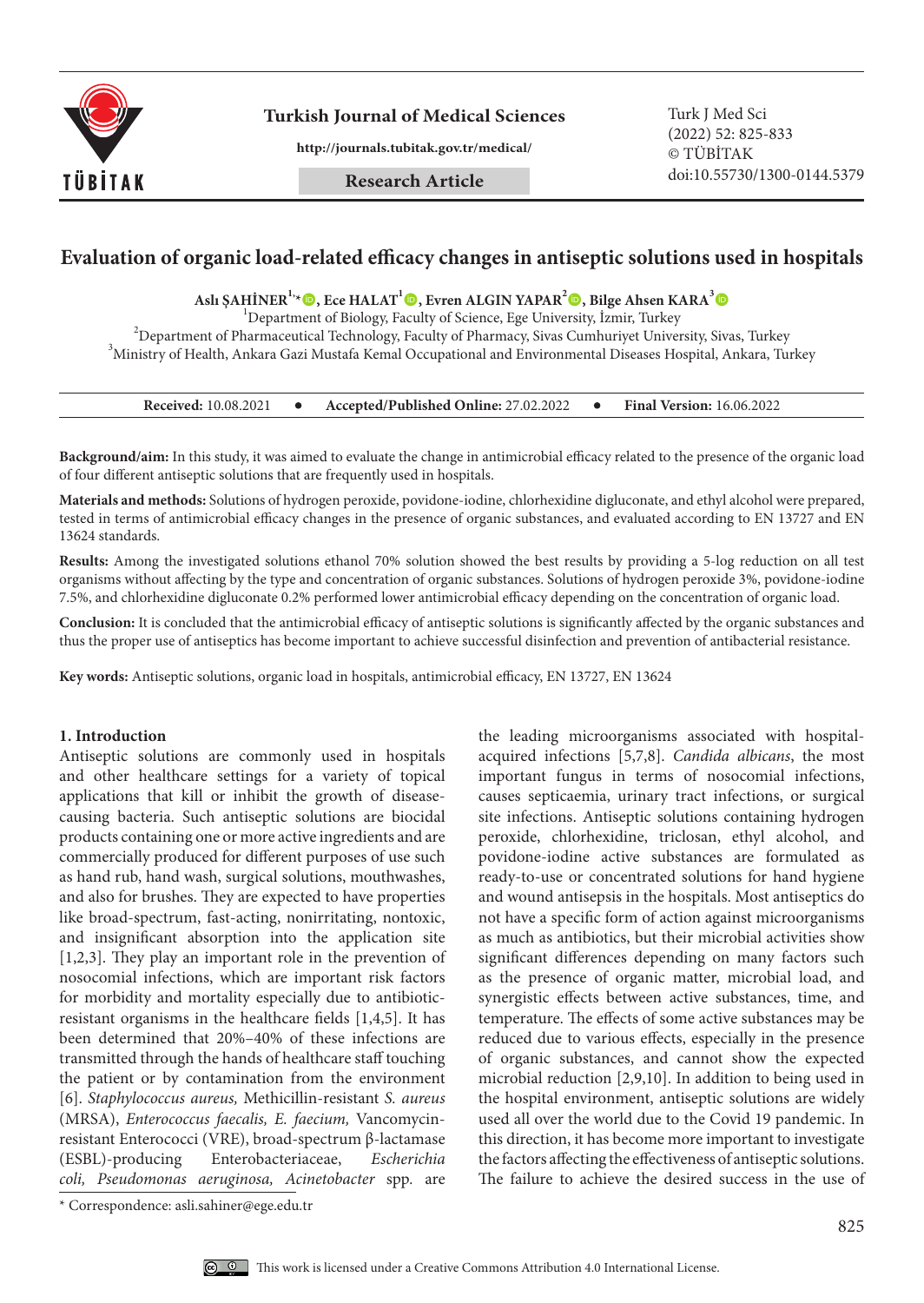antiseptic solutions is due to the fact that they are not used properly and under appropriate conditions. Therefore, in this study, it was aimed to examine the effect of organic load, which is a conditional factor, on the effectiveness of four antiseptic solutions that are widely used in the hospital environment. The change in antimicrobial effectiveness of prepared solutions of hydrogen peroxide (HP), povidoneiodine (PVP-I), chlorhexidine digluconate (CHX), and ethyl alcohol (EtOH), which are used as hand and wound antiseptics in hospitals were investigated in the presence of organic load at different concentrations by using phase 2 step 1 specific suspension assays and evaluated by EN 13727 [11] and EN 13624 [12] standards. There are some limitations in the applications related to the phase 2 step 2 trials on human hands; the use of only nonpathogenic *E. coli* K12 strains in artificial contamination or the inability to standardize the microbial load in studies to be constructed with natural contamination. Thus, phase 2 step 1 trials are preferred in microbial activity studies. In our study, assessment of the effectiveness of each antiseptic solution was accomplished by using four bacterial strains and yeast. The test strains included methicillin-resistant *Staphylococcus aureus* (MRSA), vancomycin-resistant *Enterococcus faecalis* (VRE), *Escherichia coli, Pseudomonas aeruginosa*, and *Candida albicans*.

# **2. Materials and methods**

### **Antiseptic solutions**

The following antiseptic solutions were prepared and tested:

· Hydrogen peroxide (HP) (3%) was prepared from 30% hydrogen peroxide solution (CAS No.7722-84-1 0 Sigma-Aldrich) diluted with distilled water.

Povidone-iodine (PVP-I) (7.5%) was prepared from poly(vinylpyrrolidone) (PVP)–iodine complex (CAS No. 25655-41-8 Sigma-Aldrich) diluted with citric acidphosphate buffer solution (pH 5.0).

· Chlorhexidine digluconate (CHX) (0.2%) was prepared from a 20% stock solution (CAS No. 18472-51-0 Sigma-Aldrich) diluted with distilled water.

Ethyl alcohol (EtOH) (70%) was prepared from 96% ethyl alcohol (CAS No. 64-17-5, Merck Millipore) diluted with distilled water.

### **Test organisms**

The test organisms were methicillin-resistant *Staphylococcus aureus* (ATCC 43300), vancomycinresistant *Enterococcus faecalis* (ATCC 51299), *Pseudomonas aeruginosa* (ATCC 15442), *Escherichia coli* K12 (NCTC 10538), *Candida albicans* (ATCC 10231).

### **Interfering substances**

Two different organic challenges were investigated; bovine serum albumin (BSA, CAS No: 9048-46-8, Sigma Aldrich): 0.1%, 0.3%, 0.5%, 1.0%, 1.5%, 3.0%, 5.0%,

10.0%, and defibrinated sheep blood (DSB, Thermo Fisher Scientific): 0.1%, 0.3%, 0.5%, 1.0%, 1.5%, 3.0%, 5.0%, 10.0%.

# **Neutralizers**

Appropriate neutralizers (for EtOH: 3 g/L Lecithin, 30 g/L Saponin, 30 g/L Polysorbate 80; for HP: 10 g/L Lecithin, 0.25 g/L Catalase, 50 g/L Polysorbate 80; for PVP-I: 3 g/L Lecithin, 15 g/L Sodium Thiosulphate, 30 g/L Polysorbate 80; for CHX 3 g/L Lecithin, 30 g/L Saponin, 1 g/L L-histidine, 30 g/L Polysorbate 80) were used to inactivate the active substance residues at the end of the contact period. Neutralizer compositions are shown in Table 1. It was also tested whether neutralizers showed toxicity on microorganisms.

# **2.1. Quantitative suspension test procedure**

Bactericidal and yeasticidal activity tests were performed according to EN 13727 and EN 13624 protocols, respectively [4,5]. Reference organisms were prepared by densitometer within the range of  $1.5 \times 10^8$  to  $5.0 \times 10^8$  CFU mL<sup>-1</sup> for bacteria and 1.5 x 10<sup>7</sup>-5.0 x 10<sup>7</sup> CFU mL<sup>-1</sup> for yeast for 18–24 h.

Bovine serum albumin (BSA) and the defibrinated sheep blood (DSB) were prepared at the above concentrations just prior to testing. One mL of interfering substances were transferred into sterile tubes and 1 mL of each culture suspension were added and waited for 2 min. After the 2-minute equilibration, 8 mL of antiseptic solutions  $(x1.25 \text{ of the final test concentration})$  were added and waited for the 1 min of contact time. At the end of contact time, aliquots of 1 mL were transferred to appropriate neutralization solutions (Table 1). After 5 min of neutralization time, 0.5 mL of test mixtures and serial dilutions (10−1 and 10−2) were plated on appropriate agar medium (TSA for bacteria, MEA for yeast) in duplicates. After incubation for 48 h (37 °C for bacteria and 30 °C for fungi) colonies were counted. In addition, interfering substance and neutralization controls (test validations) were applied as described in EN standards.

### **2.2. Calculation of reduction**

The logarithmic reduction was calculated according to EN standards using the following formula;

 $lgR = lgN_{0} - lgN_{a}$ 

lg  $N_0$  = number of colonies at the beginning of contact time

lg Na = number of colonies at the end of contact time

# **3. Results**

The results showed that depending on the organic load investigated, four different antiseptic solutions presented different effectiveness. Antimicrobial activities of antiseptic solutions were tested on 4 different bacteria and 1 yeast, including antibiotic-resistant strains, at different concentrations of 2 different organic substances BSA and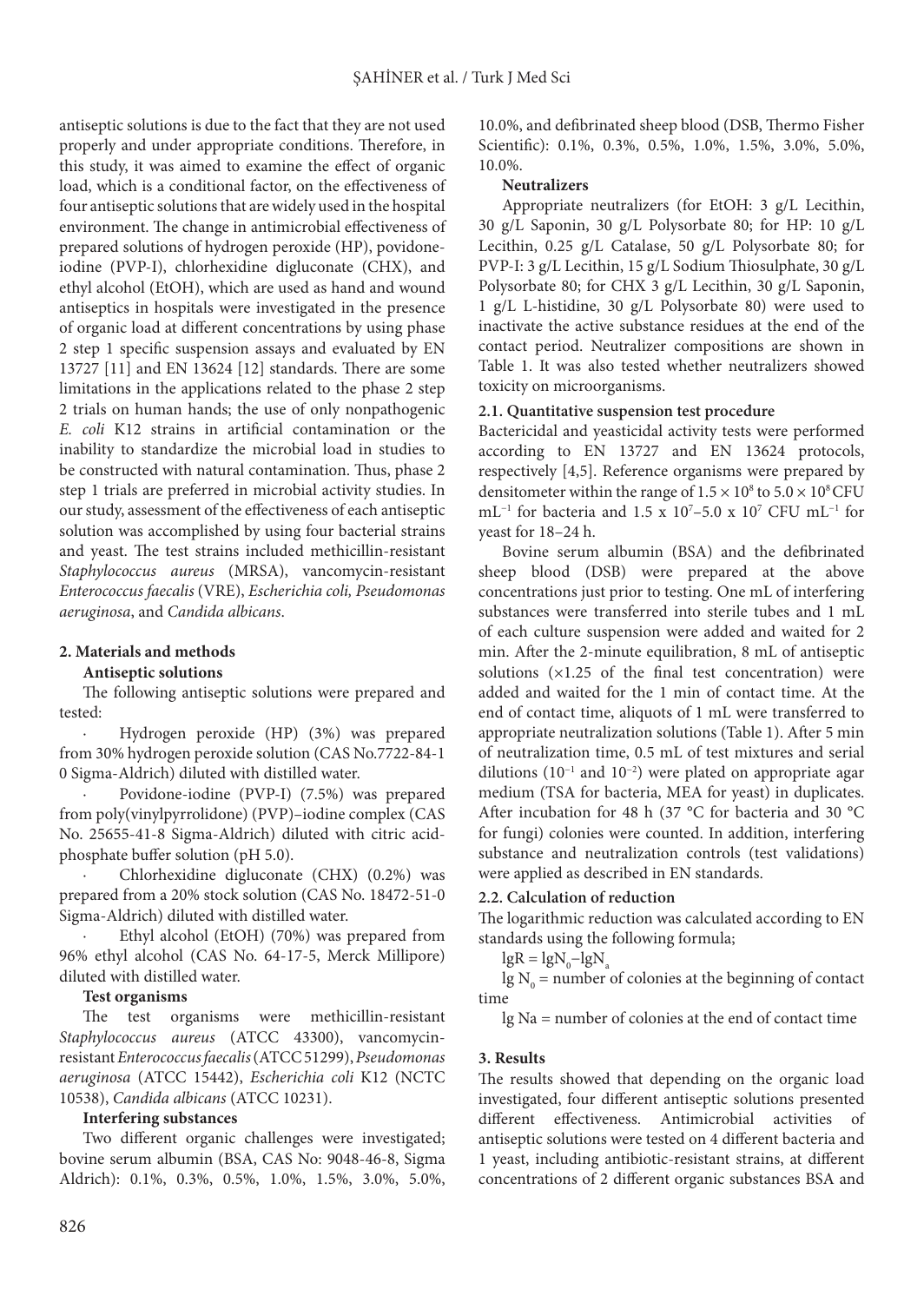| <b>Interfering Substance</b>   |            | <b>MRSA</b>     | <b>VRE</b>      | E. coli         | P. aeruginosa   | C. albicans     |
|--------------------------------|------------|-----------------|-----------------|-----------------|-----------------|-----------------|
| $0.1$ g/L                      | <b>BSA</b> | $4.02 \pm 0.13$ | $0.42 \pm 0.04$ | $5.10 \pm 0.11$ | $5.22 \pm 0.10$ | $0.22 \pm 0.17$ |
|                                | <b>DSB</b> | $2.69 \pm 0.22$ | $2.35 \pm 0.18$ | $5.13 \pm 0.13$ | $5.08 \pm 0.08$ | $0.20 \pm 0.12$ |
|                                | <b>BSA</b> | $3.38 \pm 0.04$ | $0.36 \pm 0.12$ | $5.10 \pm 0.21$ | $5.22 \pm 0.02$ | $0.21 \pm 0.16$ |
| $0.3$ g/L                      | DSB        | $2.55 \pm 0.11$ | $2.25 \pm 0.24$ | $5.13 \pm 0.15$ | $5.08 \pm 0.05$ | $0.16 \pm 0.10$ |
| BSA<br>$0.5$ g/L<br><b>DSB</b> |            | $3.17 \pm 0.30$ | $0.28 \pm 0.25$ | $4.61 \pm 0.11$ | $5.22 \pm 0.03$ | $0.15 \pm 0.13$ |
|                                |            | $2.24 \pm 0.12$ | $2.12 \pm 0.24$ | $4.94 \pm 0.24$ | $5.08 \pm 0.05$ | $0.15 \pm 0.15$ |
| $1.0$ g/L                      | <b>BSA</b> | $2.86 \pm 0.16$ | $0.18 \pm 0.26$ | $3.34 \pm 0.13$ | $4.68 \pm 0.20$ | $0.14 \pm 0.62$ |
|                                | <b>DSB</b> | $2.21 \pm 0.08$ | $2.03 \pm 0.07$ | $4.04 \pm 0.16$ | $5.08 \pm 0.06$ | $0.13 \pm 0.45$ |
|                                | <b>BSA</b> | $1.69 \pm 0.10$ | $0.14 \pm 0.11$ | $3.12 \pm 0.06$ | $4.44 \pm 0.07$ | $0.15 \pm 0.33$ |
| $1.5$ g/L                      | DSB        | $1.80 \pm 0.20$ | $1.82 \pm 0.33$ | $3.91 \pm 0.22$ | $4.71 \pm 0.24$ | $0.12 \pm 0.30$ |
| $3.0$ g/L                      | <b>BSA</b> | $1.44 \pm 0.16$ | $0.11 \pm 0.35$ | $2.80 \pm 0.24$ | $3.66 \pm 0.14$ | $0.11 \pm 0.38$ |
|                                | DSB        | $0.90 \pm 0.25$ | $1.25 \pm 0.10$ | $3.37 \pm 0.18$ | $3.95 \pm 0.16$ | $0.07 \pm 0.30$ |
| $5.0$ g/L                      | <b>BSA</b> | $1.34 \pm 0.32$ | $0.04 \pm 0.20$ | $2.64 \pm 0.25$ | $3.41 \pm 0.22$ | $0.10 \pm 0.23$ |
|                                | <b>DSB</b> | $0.78 \pm 0.22$ | $1.12 \pm 0.24$ | $3.27 \pm 0.30$ | $3.52 \pm 0.25$ | $0.04 \pm 0.26$ |
| $10.0$ g/L                     | <b>BSA</b> | $1.24 \pm 0.11$ | $0.02 \pm 0.24$ | $2.39 \pm 0.04$ | $3.30 \pm 0.07$ | $0.07 \pm 0.34$ |
|                                | <b>DSB</b> | $0.62 \pm 0.30$ | $0.85 \pm 0.23$ | $2.96 \pm 0.18$ | $3.20 \pm 0.10$ | $0.05 \pm 0.25$ |

**Table 1.** Reduction factors obtained with HP-3% solution.

DSB. One-min period specified in the EN standards was applied as contact time. Bactericidal and yeasticidal efficacy data obtained in the tests are below presented in separate tables for each test solution (Table 1–4). According to EN 13624 and 13727 standards, bactericidal and yeasticidal efficacy limits are 5 log and 4 log, respectively. When the effectiveness of antiseptic solutions was compared under standard test conditions, the efficacy of active ingredients other than ethyl alcohol was reduced in the presence of gradually increasing organic load.

HP 3% solution showed 5-log reduction only on *P. aeruginosa* and *E. coli*. However, this effect gradually decreased when the BSA concentration increased above 0.5% and the DSB concentration above 1%. A limit value for MRSA, VRE, and *C.albicans* was not achieved in any trial and almost no effect was observed especially in the presence of high organic substances (Figure 1).

7.5% PVP-I solution provided the desired 5-log and 4-log reduction in standards against gram negative bacteria and *C. albicans*, respectively, similar to HP 3% solution, but the efficacy did not reach the desired value for MRSA and especially VRE (Figure 2).

CHX-0.2% solution, which provided a 5-log reduction in *P. aeruginosa* and *E. coli* and a 4-log reduction in *C.albicans* up to 0.5% BSA concentration, showed a lower efficacy in the presence of DSB. In the presence of a high organic load, an activity varying between 1.72 and 3.04 log was achieved against these organisms. While this antiseptic provided a maximum reduction of around 3 log in MRSA, the reduction in VRE was determined to be at most 2 log (Figure 3).

In our efficacy trials, EtOH-70% was observed to be the antiseptic solution that provided the logarithmic reduction to meet the standards in all test organisms and at each concentration value (Figure 4).

#### **4. Discussion**

When the results were evaluated, the highest efficacy was found with the ethanol including EtOH-70% solution. The factors determining the degree of effectiveness in other active substances were both the organic load and the type of microorganism. The response of antiseptic solutions to organic substances varies in relation to the chemical structures of their active ingredients. The action mechanism of antiseptic solutions plays a key role in varying effectiveness against different microorganisms [13]. It has been observed that especially antibiotic-resistant strains are more resistant to antiseptic solutions. To determine the bactericidal and fungicidal activities of antiseptic solutions, BSA and DSB are used interfering substances to simulate organic contamination in the wound surface or skin tissue, according to EN methods. A test model was designed to determine the response of different antiseptic solutions in the presence of 2 different types of organic load and their varying concentrations to make more accurate predictions about the potential performance of an antiseptic solution in clinical use.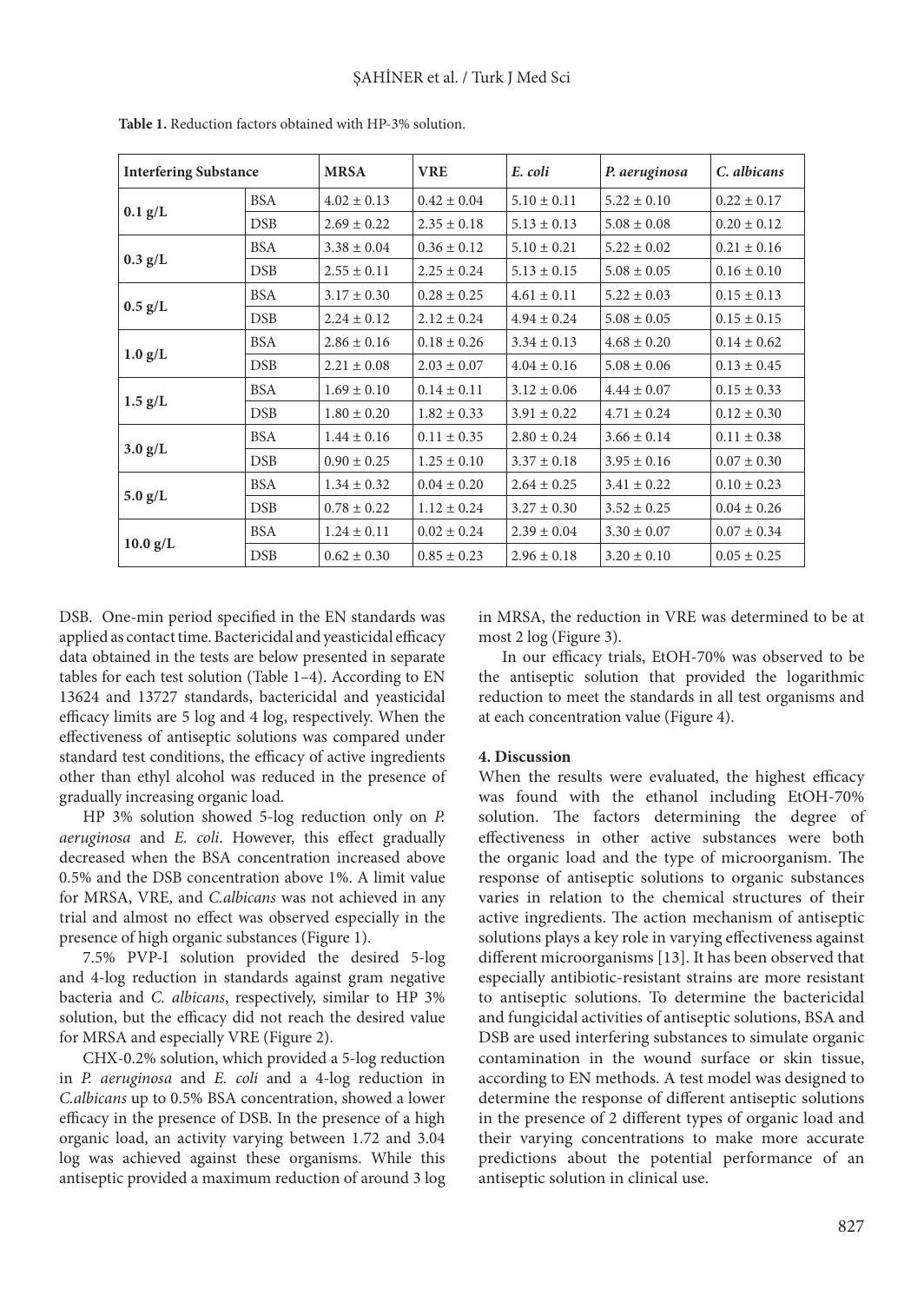| <b>Interfering Substance</b> |            | <b>MRSA</b>     | <b>VRE</b>      | E. coli         | P. aeruginosa   | C. albicans     |
|------------------------------|------------|-----------------|-----------------|-----------------|-----------------|-----------------|
| $0.1$ g/L                    | <b>BSA</b> | $4.94 \pm 0.22$ | $1.52 \pm 0.10$ | $5.12 \pm 0.05$ | $5.09 \pm 0.06$ | $4.14 \pm 0.12$ |
|                              | DSB        | $4.12 \pm 0.20$ | $0.78 \pm 0.32$ | $5.03 \pm 0.02$ | $5.05 \pm 0.04$ | $4.04 \pm 0.04$ |
|                              | <b>BSA</b> | $4.69 \pm 0.14$ | $1.37 \pm 0.42$ | $5.12 \pm 0.07$ | $5.09 \pm 0.08$ | $4.14 \pm 0.07$ |
| $0.3$ g/L                    | DSB        | $3.91 \pm 0.22$ | $0.75 \pm 0.24$ | $5.03 \pm 0.22$ | $5.05 \pm 0.03$ | $4.04 \pm 0.05$ |
| $0.5$ g/L                    | <b>BSA</b> | $4.38 \pm 0.15$ | $1.11 \pm 0.21$ | $5.12 \pm 0.06$ | $5.09 \pm 0.07$ | $4.14 \pm 0.10$ |
|                              | <b>DSB</b> | $3.84 \pm 0.24$ | $0.64 \pm 0.26$ | $5.03 \pm 0.12$ | $5.05 \pm 0.02$ | $4.04 \pm 0.13$ |
| $1.0$ g/L                    | <b>BSA</b> | $4.43 \pm 0.26$ | $0.95 \pm 0.25$ | $5.12 \pm 0.04$ | $5.09 \pm 0.07$ | $4.14 \pm 0.12$ |
|                              | DSB        | $3.69 \pm 0.28$ | $0.61 \pm 0.36$ | $5.03 \pm 0.02$ | $5.05 \pm 0.12$ | $4.04 \pm 0.11$ |
|                              | <b>BSA</b> | $3.73 \pm 0.32$ | $0.79 \pm 0.34$ | $5.12 \pm 0.07$ | $5.09 \pm 0.06$ | $4.14 \pm 0.05$ |
| $1.5$ g/L                    | DSB        | $3.24 \pm 0.24$ | $0.59 \pm 0.27$ | $5.03 \pm 0.04$ | $5.05 \pm 0.05$ | $4.04 \pm 0.04$ |
| $3.0$ g/L                    | <b>BSA</b> | $3.22 \pm 0.18$ | $0.73 \pm 0.25$ | $5.12 \pm 0.05$ | $5.09 \pm 0.11$ | $4.14 \pm 0.07$ |
|                              | <b>DSB</b> | $2.68 \pm 0.26$ | $0.56 \pm 0.28$ | $5.03 \pm 0.02$ | $5.05 \pm 0.06$ | $4.04 \pm 0.08$ |
| $5.0$ g/L                    | <b>BSA</b> | $3.09 \pm 0.12$ | $0.70 \pm 0.38$ | $5.12 \pm 0.11$ | $5.09 \pm 0.07$ | $4.14 \pm 0.06$ |
|                              | <b>DSB</b> | $2.53 \pm 0.16$ | $0.55 \pm 0.42$ | $5.03 \pm 0.08$ | $5.05 \pm 0.06$ | $4.04 \pm 0.12$ |
| $10.0$ $g/L$                 | <b>BSA</b> | $2.70 \pm 0.20$ | $0.65 \pm 0.35$ | $5.12 \pm 0.12$ | $5.09 \pm 0.06$ | $4.14 \pm 0.10$ |
|                              | DSB        | $2.50 \pm 0.24$ | $0.54 \pm 0.22$ | $5.03 \pm 0.10$ | $5.05 \pm 0.07$ | $4.04 \pm 0.02$ |

**Table 2.** Reduction factors obtained with PVP-7.5% solution.

**Table 3.** Reduction factors obtained with CHX-0.2% solution.

| <b>Interfering Substance</b> |            | <b>MRSA</b>     | <b>VRE</b>      | E. coli         | P. aeruginosa   | C. albicans     |
|------------------------------|------------|-----------------|-----------------|-----------------|-----------------|-----------------|
| $0.1$ g/L                    | <b>BSA</b> | $3.11 \pm 0.36$ | $2.12 \pm 0.22$ | $5.13 \pm 0.06$ | $5.03 \pm 0.05$ | $4.17 \pm 0.10$ |
|                              | DSB        | $2.89 \pm 0.18$ | $0.74 \pm 0.31$ | $4.18 \pm 0.26$ | $3.70 \pm 0.36$ | $3.63 \pm 0.05$ |
|                              | <b>BSA</b> | $2.80 \pm 0.26$ | $1.72 \pm 0.21$ | $5.13 \pm 0.04$ | $5.03 \pm 0.11$ | $4.17 \pm 0.07$ |
| $0.3$ g/L                    | DSB        | $2.60 \pm 0.18$ | $0.68 \pm 0.24$ | $4.05 \pm 0.20$ | $3.65 \pm 0.12$ | $3.48 \pm 0.08$ |
| $0.5$ g/L                    | <b>BSA</b> | $2.41 \pm 0.32$ | $1.43 \pm 0.14$ | $5.13 \pm 0.05$ | $5.03 \pm 0.10$ | $4.17 \pm 0.19$ |
|                              | <b>DSB</b> | $2.24 \pm 0.17$ | $0.66 \pm 0.35$ | $3.99 \pm 0.20$ | $3.57 \pm 0.27$ | $3.44 \pm 0.11$ |
|                              | <b>BSA</b> | $2.12 \pm 0.29$ | $1.24 \pm 0.30$ | $4.86 \pm 0.27$ | $4.55 \pm 0.24$ | $3.76 \pm 0.25$ |
| $1.0$ g/L                    | <b>DSB</b> | $1.90 \pm 0.23$ | $0.60 \pm 0.34$ | $3.75 \pm 0.30$ | $3.02 \pm 0.17$ | $2.42 \pm 0.14$ |
|                              | <b>BSA</b> | $1.91 \pm 0.27$ | $1.08 \pm 0.35$ | $4.74 \pm 0.17$ | $4.44 \pm 0.05$ | $3.51 \pm 0.13$ |
| $1.5$ g/L                    | DSB        | $1.71 \pm 0.24$ | $0.56 \pm 0.22$ | $2.84 \pm 0.21$ | $2.64 \pm 0.18$ | $2.37 \pm 0.16$ |
| $3.0$ g/L                    | <b>BSA</b> | $1.70 \pm 0.21$ | $0.95 \pm 0.24$ | $3.80 \pm 0.15$ | $3.56 \pm 0.20$ | $2.87 \pm 0.25$ |
|                              | <b>DSB</b> | $1.52 \pm 0.22$ | $0.54 \pm 0.24$ | $2.54 \pm 0.23$ | $2.32 \pm 0.38$ | $2.21 \pm 0.34$ |
| $5.0$ g/L                    | <b>BSA</b> | $1.53 \pm 0.20$ | $0.83 \pm 0.30$ | $3.23 \pm 0.15$ | $3.21 \pm 0.13$ | $2.41 \pm 0.25$ |
|                              | <b>DSB</b> | $1.37 \pm 0.30$ | $0.42 \pm 0.16$ | $2.44 \pm 0.20$ | $2.30 \pm 0.10$ | $2.01 \pm 0.30$ |
| $10.0$ g/L                   | <b>BSA</b> | $1.40 \pm 0.25$ | $0.72 \pm 0.14$ | $3.04 \pm 0.12$ | $2.88 \pm 0.22$ | $2.30 \pm 0.16$ |
|                              | DSB        | $1.30 \pm 0.31$ | $0.34 \pm 0.38$ | $2.34 \pm 0.21$ | $1.84 \pm 0.24$ | $1.72 \pm 0.38$ |

Obtained results showed that HP 3% solution provided the desired 5-log reduction in the standard only at low concentrations of organic substances in *P. aeruginosa* and *E. coli* bacteria, and the efficiency decreased inversely as the amount of organic substance increased. While a 4-log reduction was achieved on MRSA in the presence of 0.1 g/L BSA, this effect decreased to around 1 log with increasing concentrations of BSA. In the presence of DSB, the effectiveness was observed to be less. It was determined that HP did not show any antimicrobial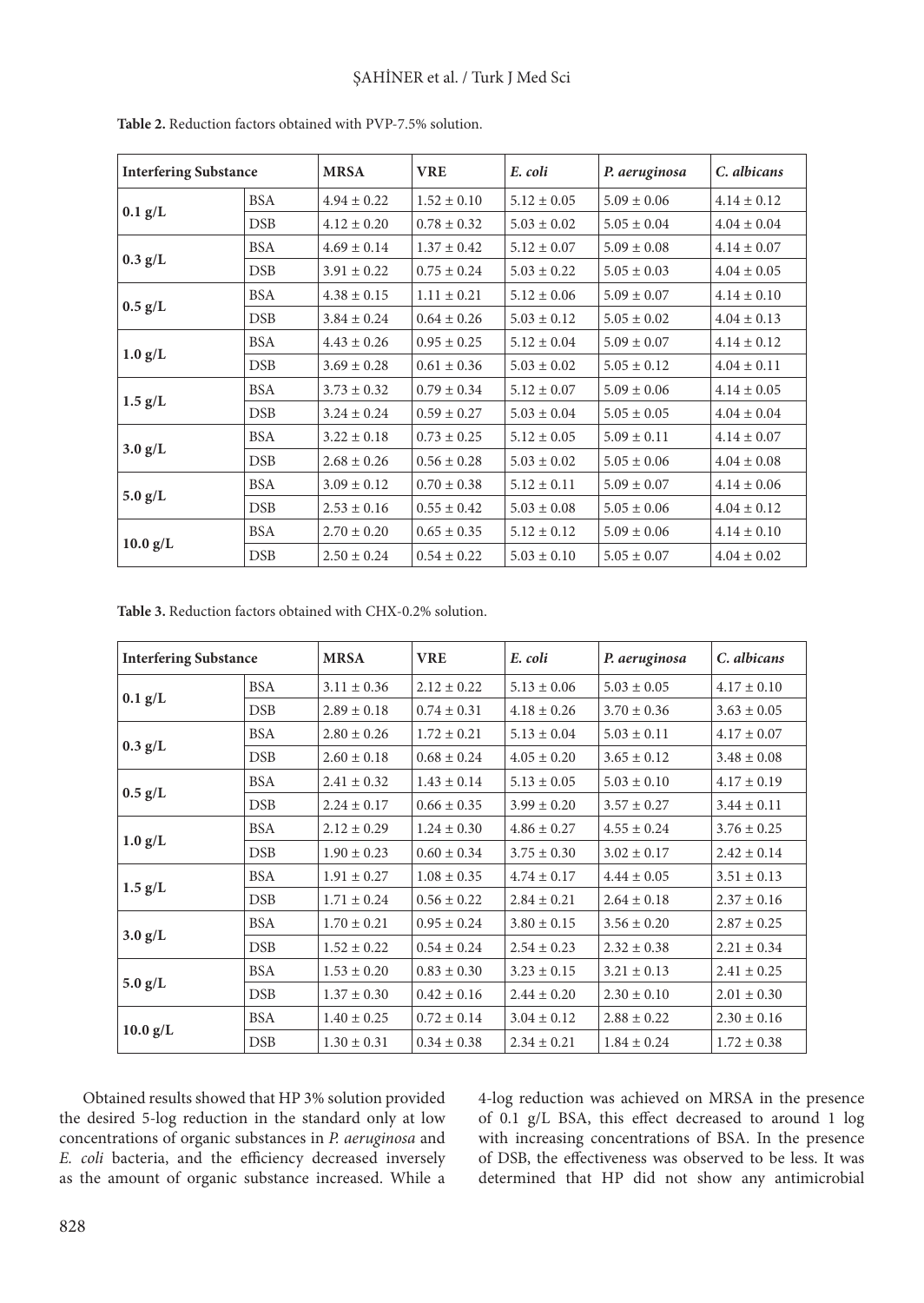| <b>Interfering Substance</b> |            | <b>MRSA</b>     | <b>VRE</b>      | E. coli         | P. aeruginosa   | C. albicans     |
|------------------------------|------------|-----------------|-----------------|-----------------|-----------------|-----------------|
| $0.1$ g/L                    | <b>BSA</b> | $5.06 \pm 0.06$ | $5.18 \pm 0.07$ | $5.13 \pm 0.13$ | $5.17 \pm 0.15$ | $4.22 \pm 0.07$ |
|                              | <b>DSB</b> | $5.17 \pm 0.04$ | $5.21 \pm 0.12$ | $5.04 \pm 0.16$ | $5.14 \pm 0.11$ | $4.06 \pm 0.15$ |
| $0.3$ g/L                    | <b>BSA</b> | $5.06 \pm 0.10$ | $5.18 \pm 0.05$ | $5.13 \pm 0.04$ | $5.17 \pm 0.12$ | $4.22 \pm 0.11$ |
|                              | <b>DSB</b> | $5.17 \pm 0.13$ | $5.21 \pm 0.16$ | $5.04 \pm 0.06$ | $5.14 \pm 0.10$ | $4.06 \pm 0.07$ |
| $0.5$ g/L                    | BSA        | $5.06 \pm 0.07$ | $5.18 \pm 0.07$ | $5.13 \pm 0.14$ | $5.17 \pm 0.12$ | $4.22 \pm 0.05$ |
|                              | DSB        | $5.17 \pm 0.11$ | $5.21 \pm 0.04$ | $5.04 \pm 0.05$ | $5.14 \pm 0.06$ | $4.06 \pm 0.10$ |
| $1.0$ g/L                    | <b>BSA</b> | $5.06 \pm 0.06$ | $5.18 \pm 0.11$ | $5.13 \pm 0.14$ | $5.17 \pm 0.04$ | $4.22 \pm 0.05$ |
|                              | DSB        | $5.17 \pm 0.12$ | $5.21 \pm 0.11$ | $5.04 \pm 0.16$ | $5.14 \pm 0.04$ | $4.06 \pm 0.07$ |
| $1.5$ g/L                    | BSA        | $5.06 \pm 0.10$ | $5.18 \pm 0.12$ | $5.13 \pm 0.07$ | $5.17 \pm 0.07$ | $4.22 \pm 0.08$ |
|                              | <b>DSB</b> | $5.17 \pm 0.04$ | $5.21 \pm 0.14$ | $5.04 \pm 0.06$ | $5.14 \pm 0.05$ | $4.06 \pm 0.05$ |
| $3.0$ g/L                    | BSA        | $5.06 \pm 0.05$ | $5.18 \pm 0.10$ | $5.13 \pm 0.14$ | $5.17 \pm 0.16$ | $4.22 \pm 0.10$ |
|                              | DSB        | $5.17 \pm 0.06$ | $5.21 \pm 0.14$ | $5.04 \pm 0.11$ | $5.14 \pm 0.12$ | $4.06 \pm 0.06$ |
| $5.0$ g/L                    | <b>BSA</b> | $5.06 \pm 0.10$ | $5.18 \pm 0.05$ | $5.13 \pm 0.00$ | $5.17 \pm 0.02$ | $4.22 \pm 0.11$ |
|                              | <b>DSB</b> | $5.17 \pm 0.06$ | $5.21 \pm 0.06$ | $5.04 \pm 0.07$ | $5.14 \pm 0.07$ | $4.06 \pm 0.12$ |
| $10.0$ g/L                   | BSA        | $5.06 \pm 0.07$ | $5.18 \pm 0.12$ | $5.13 \pm 0.10$ | $5.17 \pm 0.06$ | $4.22 \pm 0.14$ |
|                              | <b>DSB</b> | $5.17 \pm 0.11$ | $5.21 \pm 0.16$ | $5.04 \pm 0.05$ | $5.14 \pm 0.04$ | $4.06 \pm 0.05$ |

**Table 4.** Reduction factors obtained with EtOH-70% solution.



Figure 1. Reduction factors obtained with HP-3% solution.

activity against VRE and *C. albicans*, especially in the presence of BSA (Figure 1), which is in accordance with the results of the study in which the antimicrobial activity against *E. faecium* and *C. albicans* was investigated [9]. HP is a biocidal active agent with a wide range of uses, from antisepsis to disinfection and equipment sterilization, due to its environmental friendliness and rapid conversion

to harmless products such as oxygen and water. HP degrades microbial structure by producing hydroxyl free radicals (-OH) that attack key cell components, including proteins, enzymes, lipids, and DNA. However, its biggest disadvantage is that it is rapidly reduced in the presence of organic substances and decomposed by radical scavenger enzymes such as catalase and peroxidase, thus it does not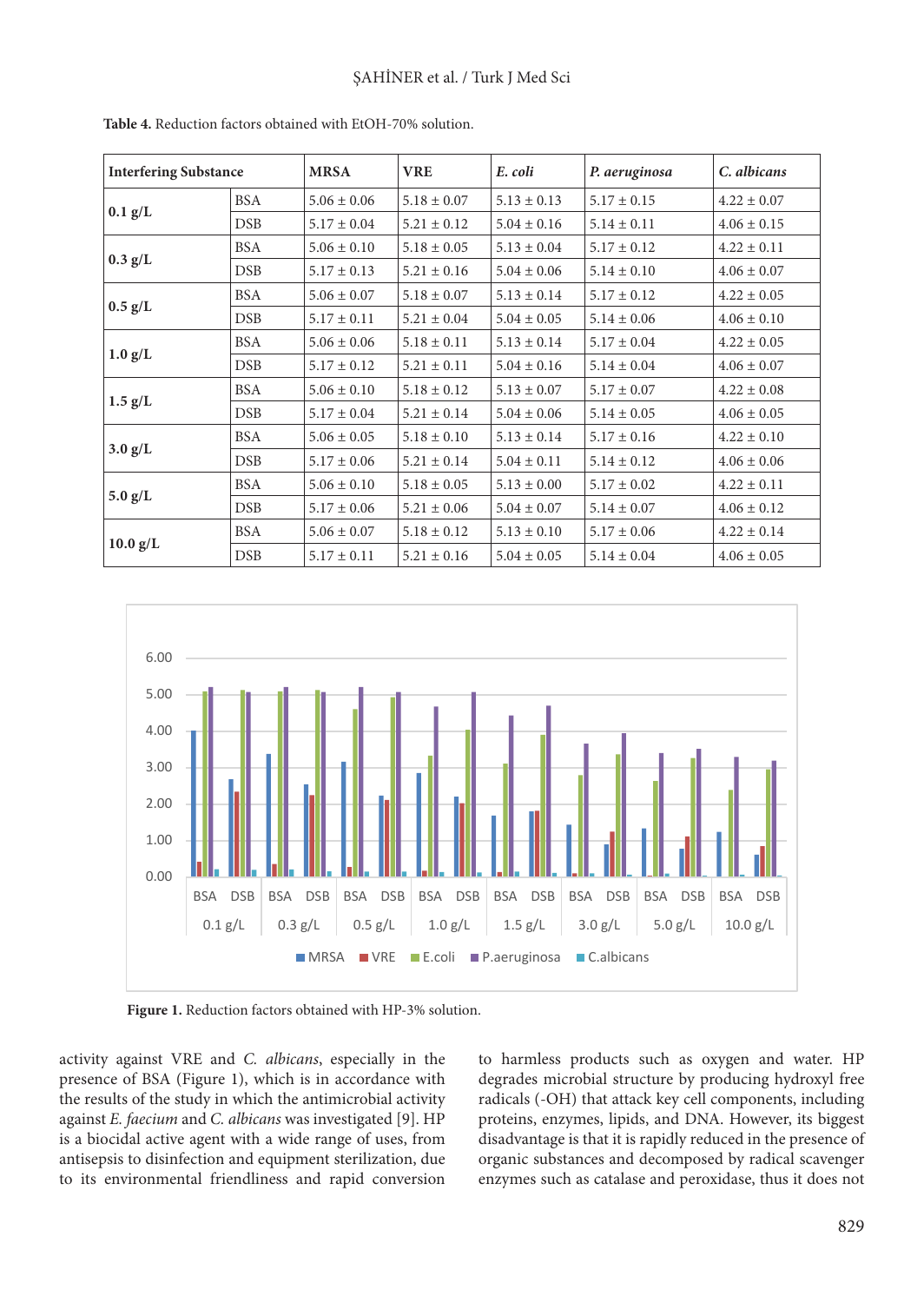

Figure 2. Reduction factors obtained with PVP-7.5% solution.



Figure 3. Reduction factors obtained with CHX-0.2% solution.

show any effect at low concentrations and in short periods against microorganisms possess these enzymes.

Aqueous or alcoholic (tincture) solutions of iodine have been used as antiseptics for over 150 years. By the development of iodine carrier or release iodophors, some disadvantages such as irritability and instability of iodine have been overcome [14,15]. PVP-I, in which elemental iodine forms a complex with the polyvinylpyrrolidone carrier, has a rapid effect against bacteria, yeasts, viruses, and protozoa, as the effect is very low against molds and spores [2]. PVP-I is frequently used in the medical field as a disinfectant or topical antiseptic in the form of solution, powder, or lotion formulations. High antimicrobial activity against bacteria and yeasts and relatively lower efficacy against *A. brasiliensis* of PVP-I solution have been reported [3]. Although its mechanism of action has not been fully elucidated, it is thought to cause deterioration of the function and structure of the cell by reacting with the functional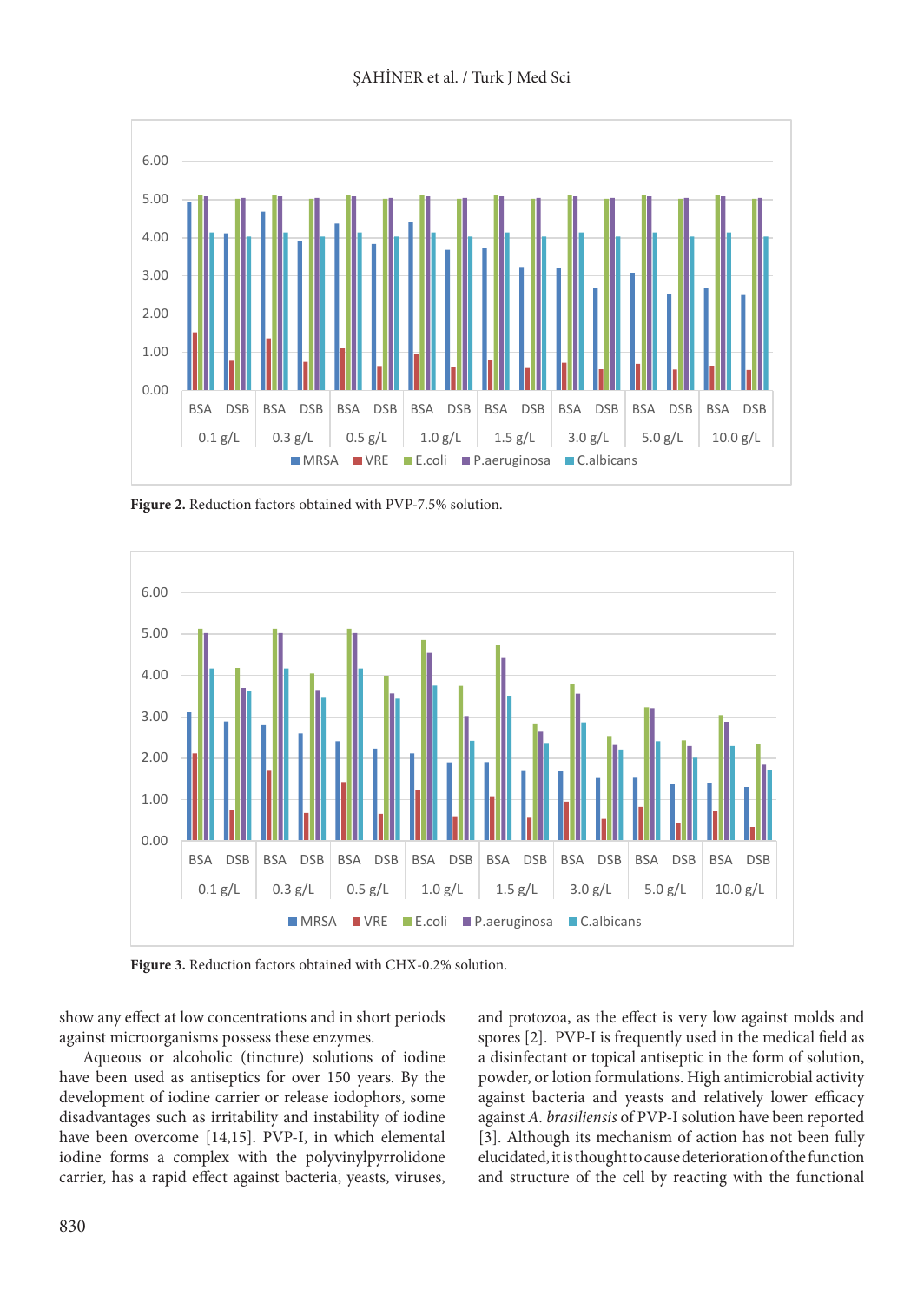

**Figure 4.** Reduction factors obtained with EtOH-70% solution.

groups of amino acids, nucleotides, and fatty acids in the cell membrane, cell wall, and cytoplasm [1,14]. Enveloped viruses are more sensitive to iodophors than other viruses. Similar to bacteria, iodine attacks the surface proteins of enveloped viruses, as well as destabilizes the membrane by reacting with the carbon bonds in the unsaturated fatty acids of the membrane [15]. Our results showed that 7.5% PVP-I solution reduced 5 logs of *E. coli* and *P. aeruginosa* and 4 logs of *C. albicans* under the investigated conditions related to organic substances. While a 4-log reduction was achieved in low BSA and blood concentrations against MRSA, it was determined that this effect regressed to around 2.5 log as the concentration increased. VRE was noted as the most resistant organism to PVP-I solution. While only 1.52-log reduction was obtained at the lowest BSA concentration, this efficacy decreased inversely with the BSA concentration. When DFB is used as the interfering substance, even 1-log reduction in the organism could not be achieved (Figure 2).

In the case of CHX solution, the results showed that it was the antiseptic most significantly affected by organic substance type and its concentration. When DFB was used as the organic substance, a relatively lower effect was observed compared to BSA. Antimicrobial activity decreased significantly with increasing concentration. Similar to the results with other antiseptic solutions, the most resistant strain to CHX was found to be VRE (Figure 3). CHX is a broad-spectrum biocide used both as a hand sanitizer and an oral antiseptic, formed by chlorine binding to two guanidine. In addition to its advantages such as being nonirritant and long-lasting effect on the

skin, its effectiveness varies highly depending on pH and the concentration of organic load. CHX salts are positively charged and therefore tightly bound to the negatively charged bacterial cell wall and membrane. This binding results in the death of the cell as it causes deterioration in the bacterial wall and membrane structure. Some researchers have also found that high concentrations of CHX inhibit the ATPase enzyme [14,16].

Alcohols, especially ethanol (at 60%–80% concentration), are active ingredients that are frequently used in the medical field as both antiseptic and disinfectant. The antimicrobial mechanism of ethanol is to disrupt membrane integrity and denature proteins. The hydrogen bonding of the hydroxyl group (-OH) in alcohols to proteins results in the loss of structure and function of microbial proteins and enzymes. Although alcohols have a broad-spectrum effect, they are not sporicidal but have sporostatic activity [14,17]. According to the results obtained by ethanol 70% solution, it provided a 5-log reduction on all test organisms. It has been determined that ethanol 70% solution is not affected by the type of organic substances and its concentration used, and the efficiency continues without decreasing even at the highest organic substance concentration (Figure 4). In the experiments, globular proteins albumin and haemoglobin were used as interfering substances. The organic solvent ethanol denatures proteins at high concentrations because of hydrophobic interactions. Therefore, it is thought that ethanol may not be affected by interfering agents [18].

In our study, changes in the microbiological activities of the most commonly used antiseptic solutions in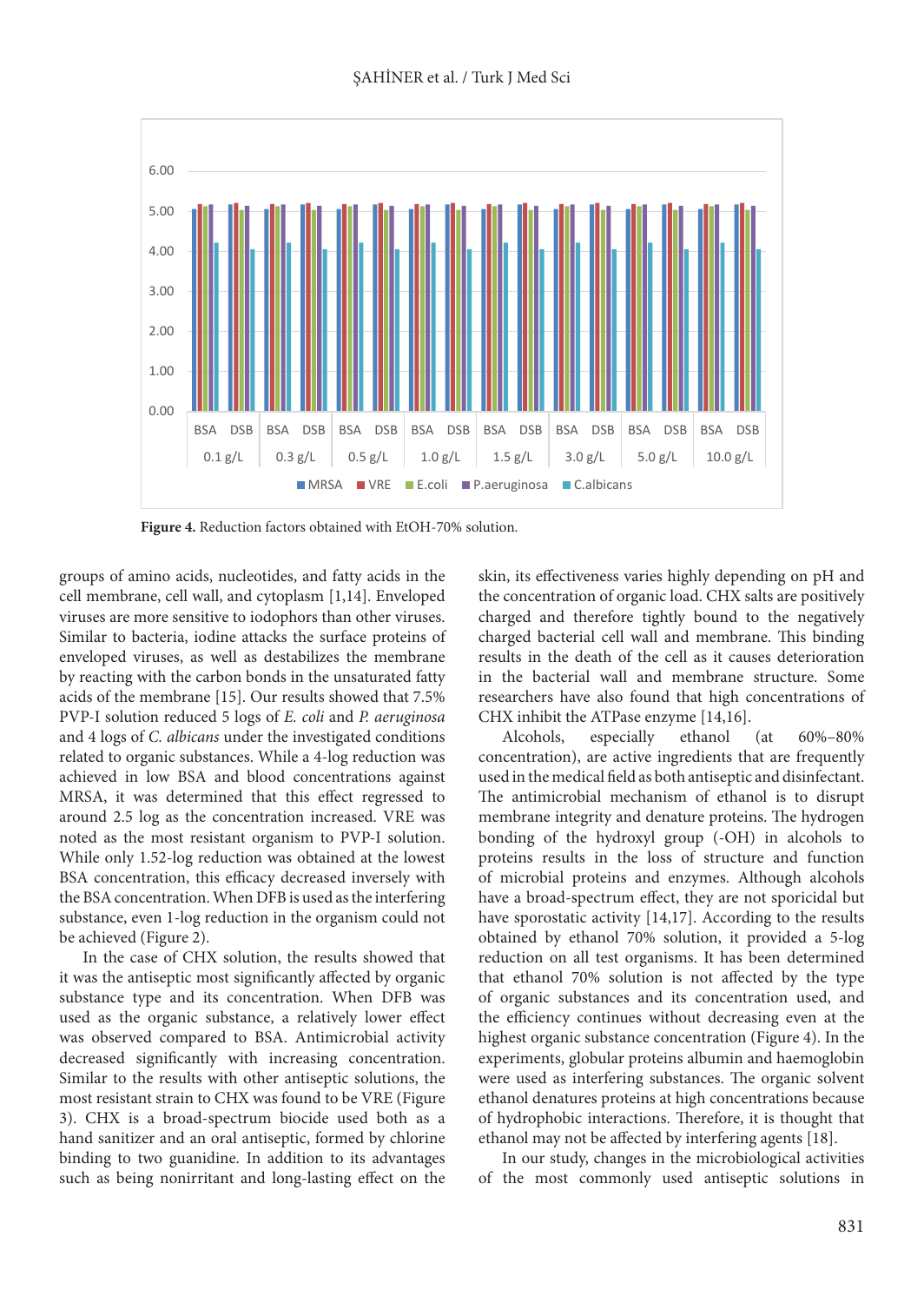the hospitals were observed against different organic interfering substances and their different concentrations. It has been determined that among the active substances used as antiseptics, other than ethyl alcohol, there are changes in their effectiveness at different levels depending on the concentration of organic load, and there is a decrease in their antimicrobial activities inversely proportional to the increasing concentration organic substances. It has been observed that MRSA and VRE, which play an important role in nosocomial infections and cannot be treated easily due to their antibiotic resistance, are more resistant to antiseptics than other tested microorganism strains, and that other active substances other than ethanol, especially against VRE, cannot provide successful efficacy even at low organic load concentrations. On the other hand, Pitten et al. [9] determined that the microbial efficiency of antiseptics containing oxidizing agents is higher when there is no organic load. In addition to organic load, it is known that the contact time is an important variable on the effectiveness, the effectiveness increases in direct proportion to the contact time, but this time is limited to 5 min in the EN 13727 standard for antiseptic products used in the medical field on the human body [3].

Improper use of antiseptics or disinfectants causes microorganisms to not be eliminated, activates resistance genes, increases bacterial tolerance, and leads to phenotypic adaptations. In addition, resistance genes can

#### **References**

- 1. Hoang TPN, Ghori MUU, Conway BR. Topical antiseptic formulations for skin and soft tissue infections. Pharmaceutics 2021; 13(4): 558. doi: 10.3390/pharmaceutics13040558
- 2. Mcdonnell G, Russell D. Antiseptics and disinfectants: activity, action, and resistance. Clinical Microbiology Reviews 1999; 12: 147-179. doi: 10.1128/CMR.12.1.147
- 3. Şahiner A, Halat E, Algın Yapar E. Comparison of bactericidal and fungicidal efficacy of commonly used antiseptic formulations according to European standards EN 13727 and EN 13624. Turkish Journal of Medical Sciences 2019; 49: 1564- 1567. doi: 10.3906/sag-1906-53
- 4. Radischat N, Augustin M, Herberger K, Wille A, Goroncy‐ Bermes P. Influence of human wound exudate on the bactericidal efficacy of antiseptic agents in quantitative suspension tests on the basis of European Standards (DIN EN 13727). International wound journal 2020; 17(3): 781-789. doi: 10.1111/iwj.13336
- 5. Chowdhury D, Rahman A, Hu H, Jensen SO, Deva AK et al. Effect of disinfectant formulation and organic soil on the efficacy of oxidizing disinfectants against biofilms. Journal of Hospital Infection 2019; 103(1): 33-41. doi: 10.1016/j. jhin.2018.10.019

be horizontally transferred and cause other organisms to become resistant. The growth rate of disinfectant-resistant bacteria is very high, which reduces the effectiveness of disinfectants. Multidrug-resistant bacteria ultimately pose a serious threat to human and environmental health [19,20].

#### **5. Conclusion**

The use of antiseptic and disinfectant solutions in healthcare settings, ensuring the hygiene of patients and healthcare staff, play a key role in the prevention of nosocomial infections and bacterial resistance. To get optimum efficiency from antiseptic and disinfectant solutions, attention should be paid to the active ingredients, usage area, and contact time. The effectiveness of many antiseptic products decreases depending on the organic load in the environment. Improper use of antiseptics resulted in a decrease in their efficacy and increased bacterial tolerance. Organic load-related changes in the activity of antiseptics could be controlled by deciding proper antiseptics and ethyl alcohol-included antiseptics could overcome high organic load risk related to unwanted bacterial resistance.

#### **Acknowledgment and/or disclaimers**

The authors declared no financial support for this research.

#### **Conflict of interest**

The authors declare that they have no conflicts of interest.

- 6. Carling PC, Bartley JM. Evaluating hygienic cleaning in health care settings: what you do not know can harm your patients. American Journal of Infection Control 2010; 38: 41-50. doi: 10.1016/j.ajic.2010.03.004
- 7. Kampf G, Kramer A. Epidemiologic background of hand hygiene and evaluation of the most important agents for scrubs and rubs. Clinical Microbiology Review 2004;17(4): 863-893. doi: 10.1128/CMR.17.4.863-893.2004
- 8. Kim JM, Park ES, Jeong JS, Kim KM, Kim JM et al. Multicenter surveillance study for nosocomial infections in major hospitals in Korea. Nosocomial infection surveillance committee of the Korean Society for Nosocomial Infection Control. American Journal of Infection Control 2000; 28: 454–458. doi: 10.1067/ mic.2000.107592
- 9. Pitten FA, Werner HP, Kramer A. A standardized test to assess the impact of different organic challenges on the antimicrobial activity of antiseptics. Journal of Hospital Infection 2003; 55(2): 108-115. doi: 10.1016/s0195-6701(03)00260-3
- 10. Nicolae Dopcea G, Diguta CF, Matei F, Dopcea I, Nanu AE. Resistance and cross-resistance in *Staphylococcus* spp. strains following prolonged exposure to different antiseptics. Journal of Global Antimicrobial Resistance 2020; 21: 399–404. doi: 10.1016/j.jgar.2019.10.021